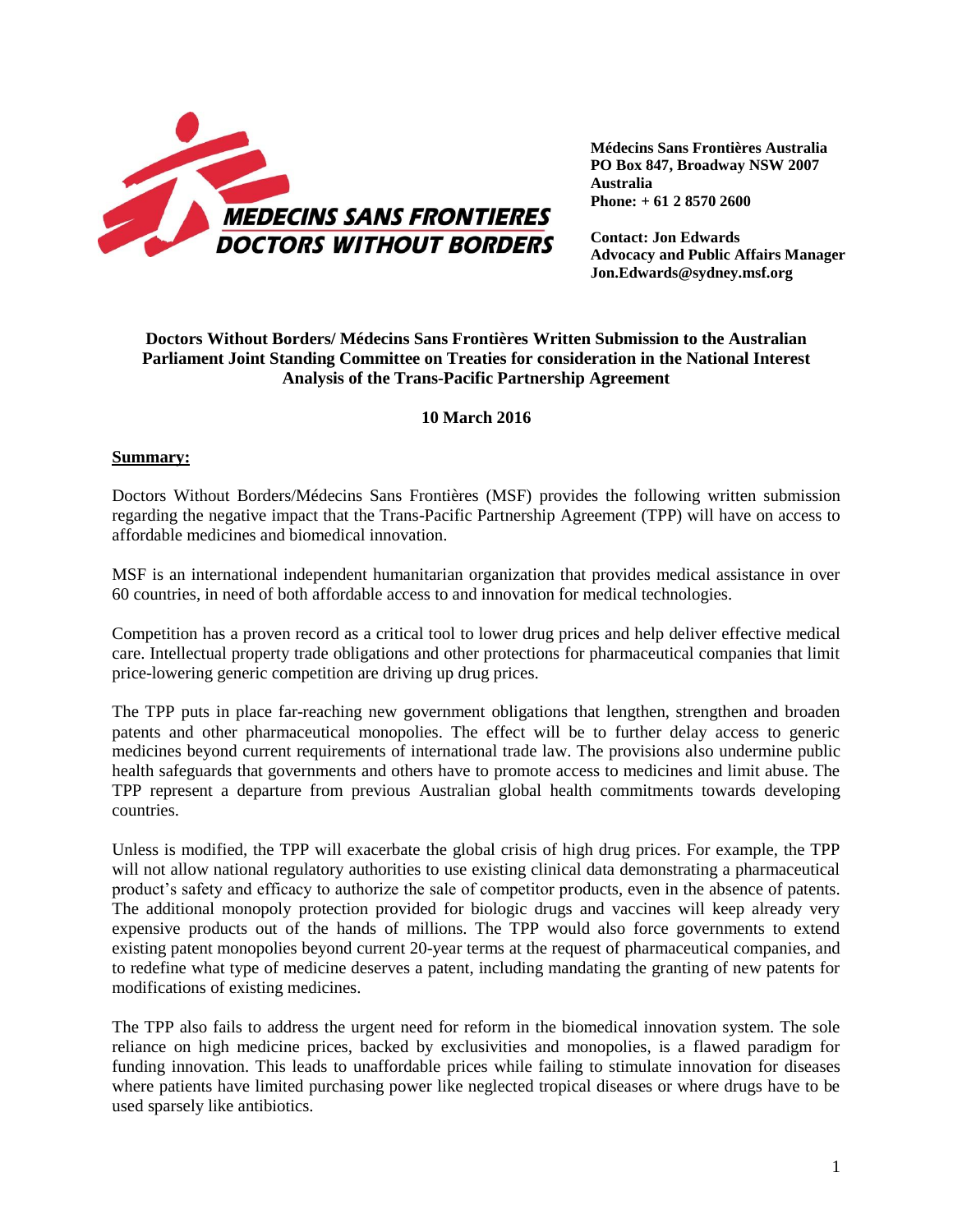The negative impact of the TPP on public health will be felt for years to come, and will not be limited to the 800 million people in the current 12 TPP countries. It is a dangerous blueprint for future agreements and aims at being a standard-setting agreement and to create new global trade norms. Instead of doubling down on a broken model, the Australian Government should collaborate with other governments to introduce new approaches that promote both innovation and access.

It is not too late to prevent the further restrictions on access to affordable medicines that would be created through the TPP. MSF urges the Australian government to protect the right to health of millions of people that will be negatively impacted if the TPP is approved in its current form. The TPP should be modified or rejected.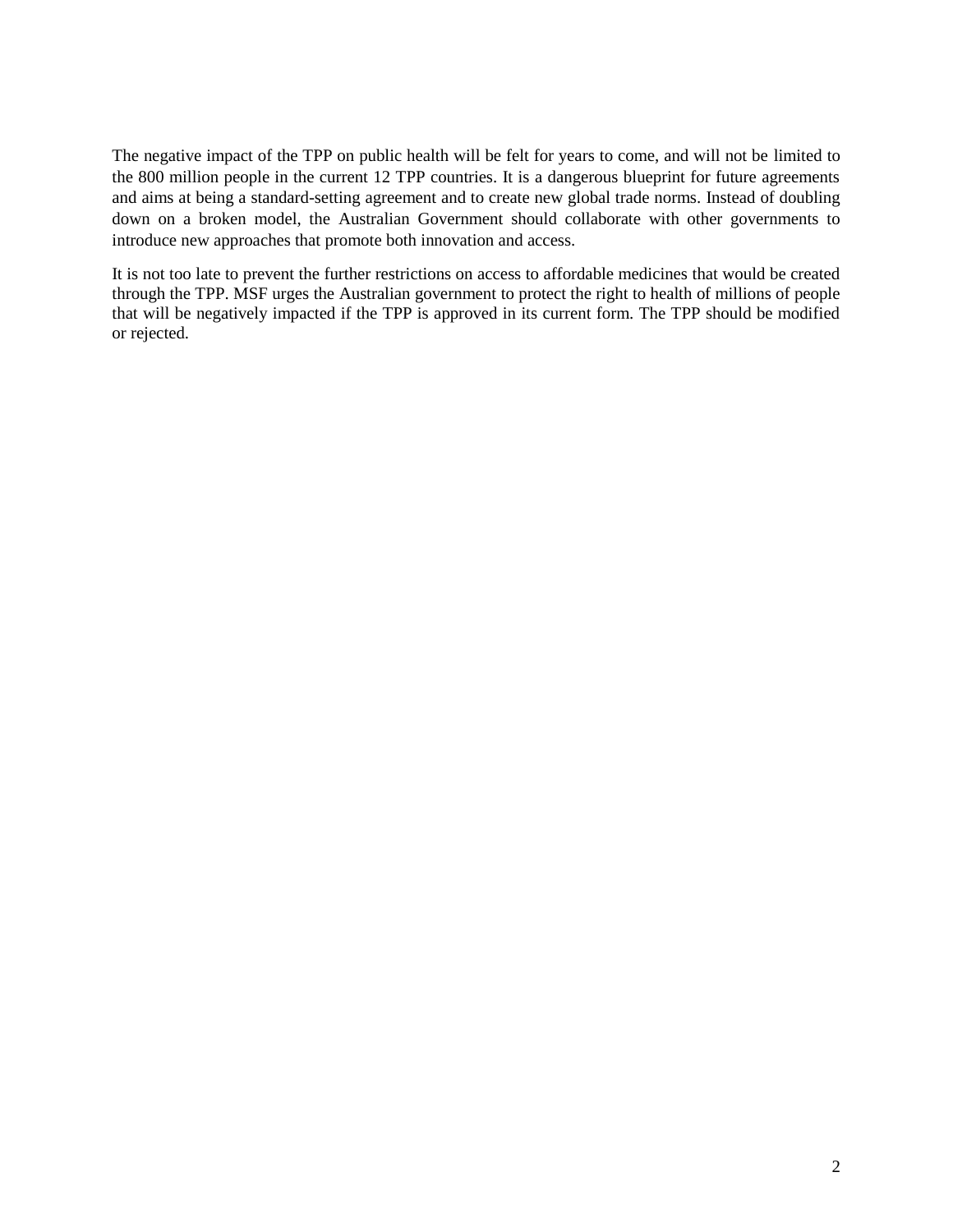## **Introduction**

Doctors Without Borders/Médecins Sans Frontières (MSF) would like to provide the following written submission regarding the impact that the Trans-Pacific Partnership (TPP) trade agreement will have on access to affordable medicines and biomedical innovation for consideration by the Joint Standing Committee on Treaties in the National Interest Analysis of the Trans-Pacific Partnership Agreement (the TPP).

MSF is an international humanitarian organization that provides impartial medical assistance in more than 60 countries. In 2014 we performed more than eight million outpatient consultations, treated more than two million malaria cases, vaccinated more than 1.5 million in measles outbreaks, supported HIV/AIDS and drug-resistant tuberculosis treatment programs, and responded to other medical emergencies ranging from Ebola outbreaks in West Africa, to the refugee crisis in Europe, to armed conflicts in Syria, Yemen and Afghanistan. A more detailed description of our operational activities in 2014 is available in our annual activity report.<sup>1</sup>

As a medical treatment provider that needs both affordable access to and innovation for medical technologies, MSF is able to speak about the relationship between trade, intellectual property and health, and about the role competition has played in enabling access to medical care for millions.

Intellectual property trade obligations and other protections for pharmaceutical companies that limit competition are driving up drug prices worldwide. Unless modified, the TPP will exacerbate the global crisis of high drug prices. Provisions in the TPP will lengthen, strengthen and broaden monopolies for pharmaceutical companies, delaying access to affordable medicines for millions beyond current requirements of international trade law. The TPP will also fail to address the urgent need for reform in the biomedical innovation system.

MSF urges the Joint Standing Committee on Treaties and the Australian government to seriously consider the negative impact the TPP will have on the health of millions of people before ratifying, implementing and encouraging additional countries to adopt to the TPP's restrictive provisions for pharmaceuticals.

#### **Importance of competition for access to affordable medicines**

MSF's medical operations have been challenged by the high price of medicines for many years. In 2001, high prices left MSF unable to save the lives of our patients. Pharmaceutical companies charged MSF and others an astronomical US \$10,000 per person, per year for HIV medicines. This meant that MSF and governments, in the face of thousands of people dying daily from AIDS-related illnesses, could only provide treatment to a very limited number of people. In response, affected governments applied legal safeguards to remove patent barriers and foster generic competition and HIV treatment costs fell, virtually overnight, to one US dollar a day per person.<sup>2</sup>

With competition, prices for first-line HIV medicines have continued to fall and today almost 16 million people receive treatment,<sup>3</sup> including through Australian government-funded programs such as the Global Fund for AIDS, Tuberculosis and Malaria (Global Fund). In 2012, generics accounted for 96% of all treatments purchased by donor-funded programs like the Global Fund.<sup>4</sup> The reliance on generic competition by MSF and by government-funded donor programs provides important savings that stretches investments in global health further, saving millions of lives. For Australia, this investment includes the more than half a billion dollars pledged the Global Fund since 2004<sup>5</sup>.

Price-lowering generic competition remains critical to the ability to deliver effective care. We need generic competition for new HIV medicines that sustain the lives of patients on treatment and provide better medical outcomes. Currently patented HIV medicines can be 20 times more expensive.<sup>6</sup>

We also need access to affordable treatment for many other diseases. New medicines to treat hepatitis C, which chronically affects up to 150 million people worldwide<sup>7</sup> and close to a quarter of a million people in Australia alone,<sup>8</sup> provide a critical illustration. These medicines, including Gilead's sofosbuvir and combination products, offer the potential for a cure. However, patents and other monopolistic protections have allowed pharmaceutical companies like Gilead to charge exorbitant prices.

Australia has laudably committed to making these medicines available to all Australians living with hepatitis C, a move "that could all but eradicate the deadly and debilitating disease within a generation." However, subsidising access to four treatments that cost patients up to \$100,000 per person will cost the Australian government a billion dollars over the next five years.<sup>9</sup> Given that it only costs an estimated \$101 per person (or slightly more than one dollar per pill) to produce a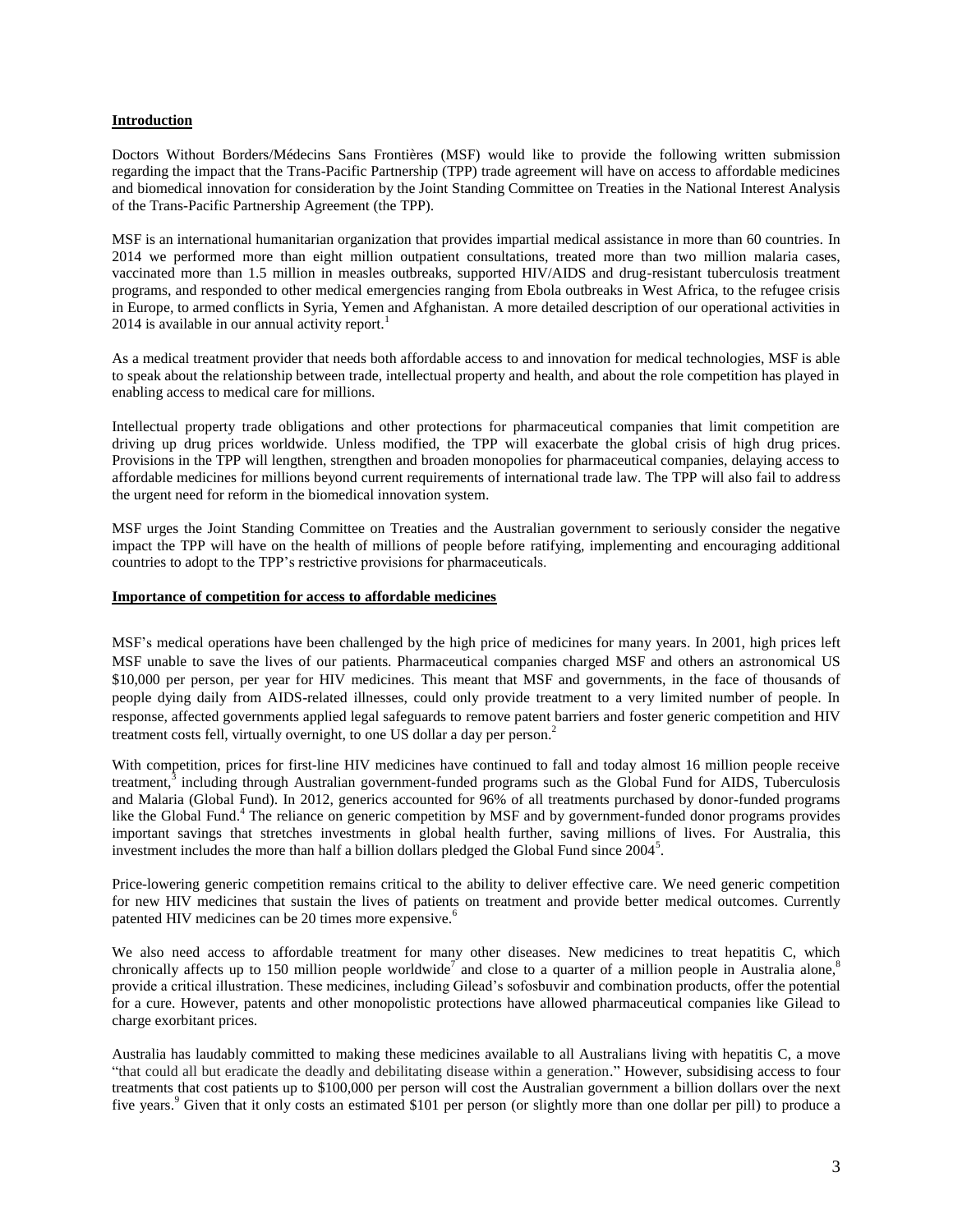key treatment, sofosbuvir, responsible for much of these costs, $^{10}$  these high prices paid by patients and governments like Australia are clear evidence of Gilead's monopoly abuse.

While new hepatitis C medicines are less expensive in other countries, they are still unaffordable, especially in developing countries considered 'middle-income' economies where most people with hepatitis C reside. As generic treatments are starting to enter the market, prices are falling<sup>11</sup> in some countries that have safeguards that curb industry abuse and promote competition.<sup>12</sup> However, if the TPP is implemented in its current form, countries will have to change their legal regimes and be in the same position as the Australia, facing billion dollar budget commitments in order to respond to the public health needs of their populations. Many of those countries are still low or middle income countries with insufficient domestic resources to pay for expanded health care, and are also facing reduced donor assistance for health at the same time that the TPP would mandate significantly increased expenditures for new medicines and vaccines.

As illustrated in the 2013 Pharmaceutical Patents Review and relevant submissions, "pharmaceutical monopoly protections already cost Australian taxpayers hundreds of millions of dollars each year."<sup>13</sup> For example, in Australia, the result of the introduction of patent term extensions, a rule that will be exported to developing countries under the TPP, was an estimated increase in "annual cost to the Pharmaceutical Benefit Scheme (PBS) from \$6 million in 2001- 02 to \$160 million in 2005-06," due to a delayed entry to the PBS of cheaper generic drugs.<sup>14</sup>

## **The TPP will exacerbate the global crisis of rising medicine prices**

Intellectual property global trade obligations for pharmaceuticals, now nearly fully implemented worldwide through the World Trade Organization (WTO)'s Agreement on Trade-Related Aspects of Intellectual Property Rights (TRIPS Agreement) are already driving up drug prices by delaying competition. The TPP will exacerbate these challenges by unnecessarily strengthening pharmaceutical companies' monopolies and market power.

While the text has improved over initial proposals from the United States, mostly due to the widespread opposition of the rest of the TPP countries, the TPP will still go down in history as the worst-ever trade agreement for access to medicines.

Our analysis of the now publicly released text shows that the TPP puts in place far-reaching new obligations for governments that lengthen, strengthen and broaden patents and other pharmaceutical monopolies beyond international trade rules established by the TRIPS Agreement and restrict access to price-lowering generic competition. The provisions also undermine public health safeguards that governments and others have to limit abuse, affirmed by the 2001 WTO Ministerial Declaration on the TRIPS Agreement and Public Health (Doha Declaration) and the 2008 WHO Global Strategy and Plan of Action on Public Health, Innovation and Intellectual Property (WHA 61.21).

Developing countries currently part of the TPP negotiation, namely Vietnam, Malaysia, Mexico and Peru, will be forced to change their laws to incorporate abusive new monopoly protections for pharmaceutical companies that will limit access to price-lowering generic competition.

Examples of these new obligations are summarized in an annex to this submission. For a more detailed analysis, please refer to MSF's issue briefs and analysis, available [online.](http://www.msfaccess.org/tpp)<sup>15</sup>

## *The TPP's overall negative impact on health and access to medicines*

The overall negative public health impact of the TPP has been recognized by many others, including but not limited to the World Health Organization,<sup>16</sup> UNITAID,<sup>17</sup> the Holy See<sup>18</sup> and the World Medical Association.<sup>19</sup>

The negative impact of TRIPS-plus provisions that expand protections for pharmaceutical companies at the expense of affordable access to medicines, beyond what is currently required by international trade rules through the WTO's TRIPS Agreement has been well documented.<sup>20</sup> For example, a 2009 study evaluating the impact that just two TRIPS-plus Agreement has been well documented.<sup>20</sup> provisions like those included in the TPP would have on Peru if implemented in a different trade agreement estimated that they "would lead to an increase of 459 million USD in Peru's total pharmaceutical expenditure in 2025 and a cumulative increase in expenditure of 1267 million dollars (at present value, PV) for the same year.<sup>322</sup>

One analysis of the TPP's overall potential impact on the cost of health care found that in Vietnam HIV treatment access would be significantly affected. The results indicated that "82% of the HIV population eligible for treatment would receive ARVs under a full TRIPS flexibility scenario, while only 30% of Vietnam's eligible HIV patients would have access to ARVs under the US 2014 TPP proposals" as identified in leaked versions of TPP negotiating texts. That is less than half of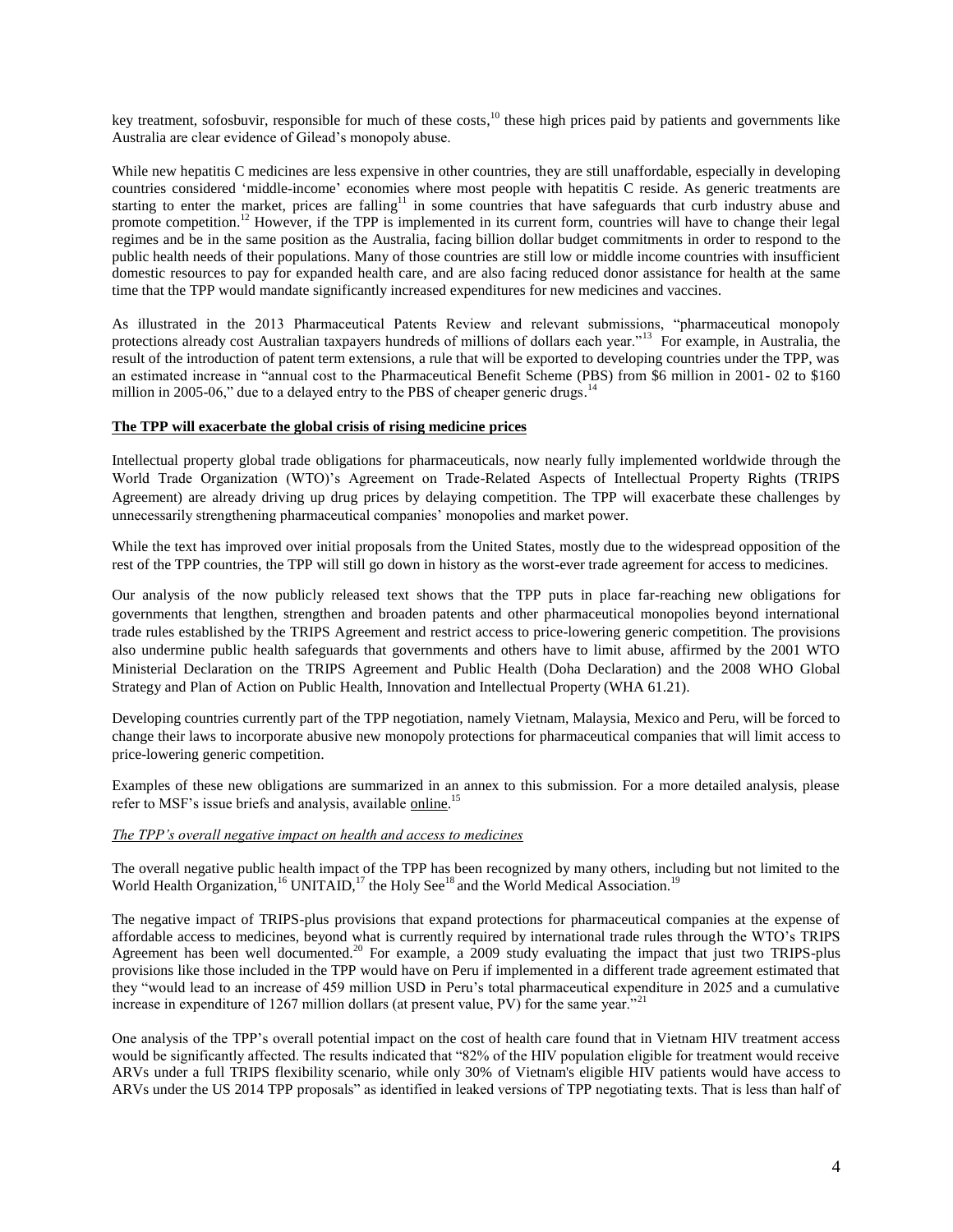the HIV-treatment eligible population receiving treatment in Vietnam as of November 2014, according to the study. As the study also highlighted, "similar price impacts can be expected for other countries participating in the TPP."<sup>22</sup>

Below we highlight some of the specific provisions included in the TPP and their effects on access to medicines.

#### *The TPP lowers standards of patentability*

Under the WTO's TRIPS Agreement governing global intellectual property obligations, governments have to grant 20 year patents on pharmaceutical products but also have important flexibility to define what does and does not deserve a patent in a way that addresses the needs of their own citizens and innovation system and prevents abuse of the patent system, as long as they abide by the patentability criteria and patentable subject matter agreed as international norms.

It is in the public interest for governments to retain these flexibilities, including the ability to strengthen patentability criteria and limit industry patent evergreening and other abusive practices. Allowing for stricter patentability curtails the worst excesses of the patent system, ensuring that innovators focus their energies on truly useful and new drugs and other medical technologies, rather than business strategies that extend existing patent monopolies with low or no inventive and societal contribution. Australia recognized this with its own legislative amendments in 2012 under the 'Raising the Bar Act,' which was "intended to moderate the problem [of evergreening] somewhat..."<sup>23</sup>

Governments should continue to make adjustments to its patent system to achieve a better balance between rewarding innovation and providing for health and other public needs. The TPP should not prohibit signatory countries from doing the same. However, the current text of the TPP mandates the granting of secondary patents on modifications of existing drugs. The relevant section is Article 18.37 Patentable Subject Matter of Chapter 18 (Intellectual Property) that reads as following:

*2. Subject to paragraphs 3 and 4 and consistent with paragraph 1, each Party confirms that patents are available for inventions claimed as at least one of the following: new uses of a known product, new methods of using a known product, or new processes of using a known product. A Party may limit those new processes to those that do not claim the use of the product as such.*

The obligation to grant new patents on modifications of known products is not required under international trade law, and it threatens to restrict or delay access to price-lowering generic competition by extending patent monopolies beyond the 20-year original patent term. It is difficult to completely estimate how long monopolies will be extended, and most likely the effects will differ drug by drug and country by country, but a recent study found that granting secondary pharmaceutical patents extends the life of monopoly protections by an average of more than six years in the U.S.<sup>24</sup>

## *The TPP mandates additional data regulatory protection*

The TPP mandates that clinical test data be protected with a period of exclusivity, including for the first time in a US-lead trade agreement a specially-extended period of protection for biologic products, independent and additional from patent protection.

Biologics are a class of medical product that include many drugs and vaccines<sup>25</sup> that are already very expensive and in too many instances unavailable as a prevention and treatment option in many of the countries where MSF works due to high prices and reduced competition. Example of biologics products include medicines for the treatment of cancer, arthritis, and diabetes and vaccines like PCV for the prevention of pneumonia. MSF currently has an ongoing public campaign to reduce the price of pneumonia vaccines to increase access for children living in developing countries: <http://www.afairshot.org/>

This regulatory exclusivity prevents drug safety authorities from using existing clinical data to give market approval to generic or biosimilar medicines, delaying price-lowering competition and keeping medicines prices high for longer.

Protection of data with exclusivity for any class of drugs is not required by the TRIPS Agreement or any other international law and the United Nations recommends against implementation of data exclusivity, especially in developing countries. An evaluation of the impact of ten years of implementation of data exclusivity rules in Colombia from 2003- 2011 found that they resulted in an increase of more than US \$396 million in additional expenses for the public health system.<sup>26</sup> Another study found once Guatemala enacted data exclusivity due to DR-CAFTA obligations, some medicine prices rose as much as 846 percent.<sup>27</sup> In Jordan data exclusivity enacted due to the US-Jordan trade agreement, delayed the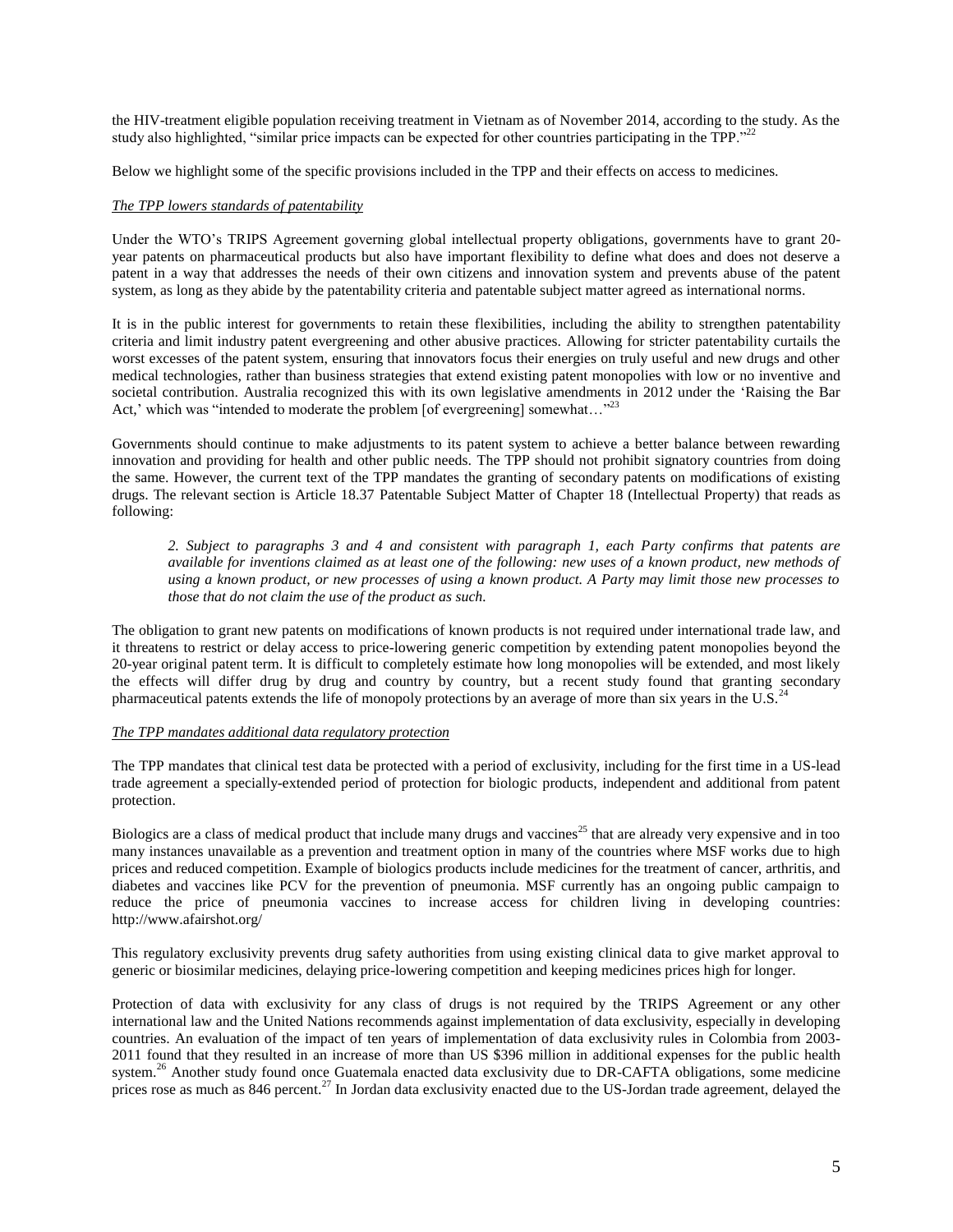introduction of cheaper generic versions of 79% of medicines between 2002 and 2006. Prices of medicines under data exclusivity in Jordan were up to 800% higher than in neighbouring Egypt.<sup>28</sup>

An assessment by the US Federal Trade Commission found that additional exclusivity for biologics is not warranted to promote innovation, and it imperils the public health and budgetary benefits to accelerate the entry of follow-on biologics.<sup>29</sup> In the United States, the Obama Administration estimates that reducing data exclusivity for biologics by five years would result in savings of nearly US \$7 billion over ten years.<sup>30</sup>

In Australia, according to a submission made by Gleeson, Lopert and Moir to the Department of Foreign Affairs and Trade, "if biosimilars had entered the market prior to July 2013 for each of the ten biologics accounting for the highest government expenditure, this would have resulted in over \$205 million in savings through public subsidies alone in the year 2013-14."<sup>31</sup>

We welcome the leadership of Australia and other countries during the TPP negotiation to limit the public health negative impact of the initial US government demands on biologics but we read with concern reports that Australian trade envoy has reassured pharmaceutical companies that the TPP will provide "at least eight years of market protection" for biologic drugs, and "potentially as long as 12 to 17 years"<sup>32</sup> and we reiterated the need for Australia not to trade away health in this important area.

## *Additional provisions of concern for access to medicines*

MSF is also concerned about other provisions included in the TPP, including provisions in the "Transparency and Procedural Fairness Chapter" that could restrict the ability of governments to use reimbursement or price control systems to reduce healthcare costs and provisions in the "Investment Chapter" that give pharmaceutical companies the right to sue governments for regulations and decisions that reduce their expected profits in private, supra-national investor-state dispute settlement (ISDS) tribunals, the decisions of which can usually not be appealed.

As MSF highlighted in a 2014 submission to the Senate Foreign Affairs, Defence, and Trade Legislation Committee, "the impact and potential impact of ISDS clauses on public health as assessed by MSF pose an unnecessary risk to public health objectives – which includes the serious concern that these clauses' affect the ability of governments to ensure access to affordable medicines."<sup>33</sup> For example, pharmaceutical company Eli Lilly is currently suing the Government of Canada for \$500 million (CAD) over Canada's patent policies that resulted in the rejection of two of Eli Lilly's patent applications under similar provisions in the North American Free Trade Agreement (NAFTA).

As demonstrated in the Eli Lilly case, ISDS allows companies to challenge the legitimate exercise of a national law for pharmaceutical patenting. In addition to undermining the use of the law, it could also have a chilling effect on the further applications or adoption of national laws that uphold international obligations and also make use of existing public health safeguards to better balance the obligation to grant monopoly pharmaceutical protections with a country's public health policy needs.

## **The TPP is bad for biomedical innovation**

MSF recognizes the need to reward innovation and finance research and development (R&D). We are a humanitarian medical organization that welcomes innovations that improve medical outcomes. However, the TPP will also fail to address the urgent need for reform in the biomedical innovation system. The sole reliance on high medicine prices, backed by monopolies expanded and further entrenched by the TPP, is a flawed paradigm for funding innovation. This leads to unaffordable prices while failing to stimulate innovation for diseases disproportionately affecting developing countries, where patients have limited purchasing power.

In fact, the current innovation model is failing patients in all countries. For example, in Australia, a review of 59 new drugs approved between 2005 and 2007 found only seven (<12%) were rated "important innovations,"<sup>34</sup> due in large part to the fact that the current innovation model incentivizes development of new products that do not represent increased therapeutic benefit to patients. In contrast to the development of new treatments that do not represent a therapeutic advance for patients, despite the need for new antibiotics that must be affordable and used sparingly, pharmaceutical companies, including Pfizer, the world's largest, have abandoned antibiotic drug development altogether. We are now also facing a crisis of growing antibiotic resistance that outpaces the development of new antibiotics.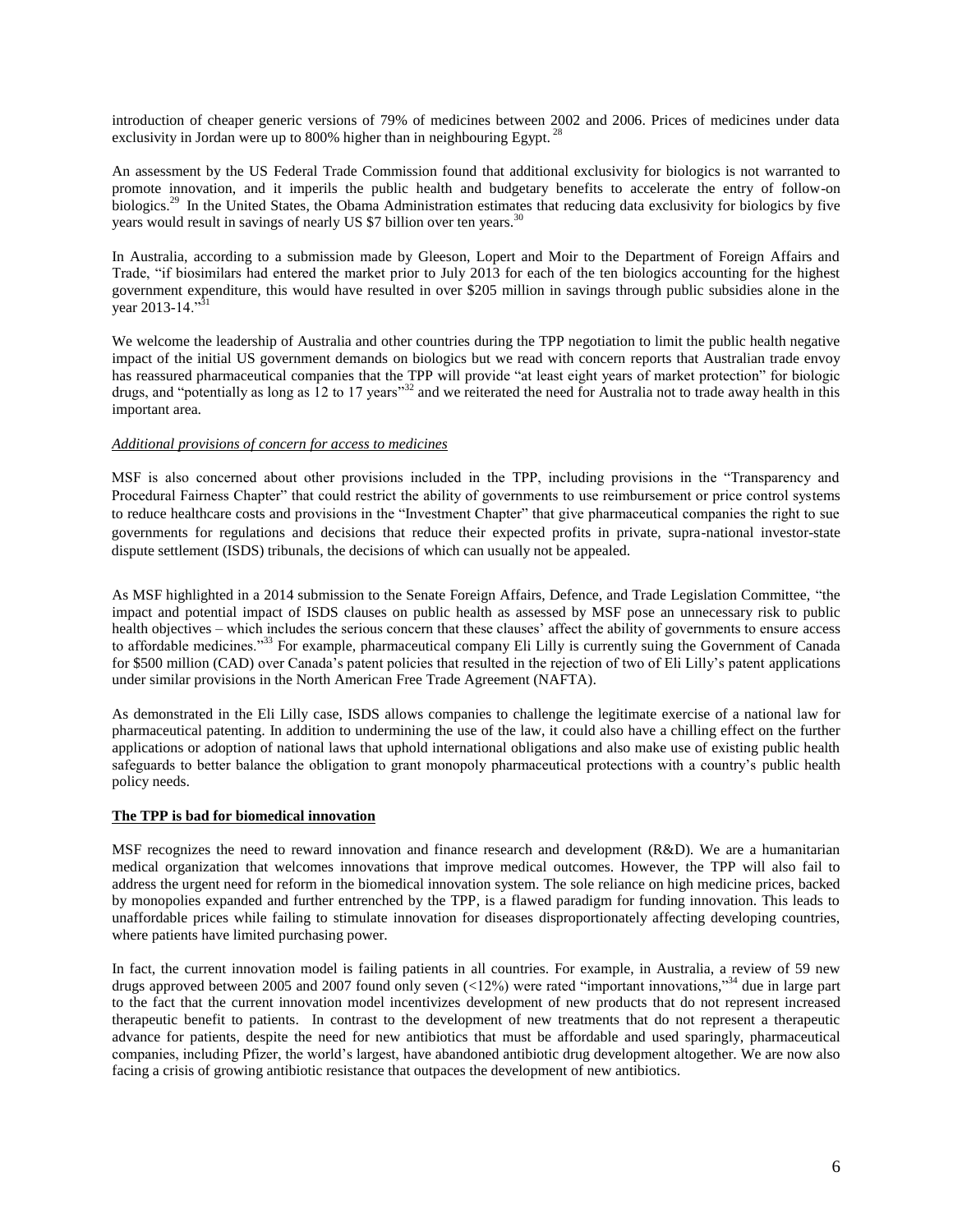Governments are already funding innovation and providing drug companies with tax incentives and subsidies to promote innovation while paying record prices. In some cases, governments are paying twice – first by paying a significant percentage of the R&D costs and second by paying high prices. The Human Papillomavirus (HPV) vaccines for the prevention of cervical cancer is an example, originally developed by Australian researchers from University of Queensland and reportedly priced at \$450 per person for non-government purchases in Australia.<sup>35</sup>

Seeking longer and stronger monopoly protection for pharmaceutical companies not only does little for innovation, but it perpetuates a failed innovation business model that is hurting Australian patients as well as patients abroad. We believe new approaches to promote medical innovation, including approaches that MSF and others have supported, are demonstrating that significant medical breakthroughs with access are possible – in particular, when incentives break the link between the cost of R&D and the price of the end product.<sup>36</sup> Instead of doubling down on a broken model, the Australian government should collaborate with other governments to introduce new approaches that promote both innovation and access. In this sense, TPP is a missed opportunity to promote public health driven biomedical innovation.

## **Conclusion: the TPP is a bad deal for medicine**

The TPP is a bad deal for medicine; it's bad for humanitarian medical treatment providers such as MSF, and it's bad for people who need access to affordable medicines around the world, including in Australia.

MSF has for years raised the alarm about the challenges of high prices for our medical operations. Now as governments around the world are under increasing pressure from patients, payers and medical providers in their own countries to address exorbitant drug pricing as barriers to effective medical care and sustainability of health programs, it is incomprehensible that at the same time the TPP terms will lock in high prices and keep price-lowering generic medicines off the market for years to come.

Every country has the right and the obligation to take steps to increase access to medicines and implement a patent and regulatory system in line with its public health needs; the TPP will take away key components of that flexibility and limit the tools that governments and civil society have to try to ensure access to affordable medicines.

The negative impact of the TPP on public health will be enormous, be felt for years to come, and will not be limited to the 800 million people living in the current 12 TPP countries. It is a dangerous blueprint for future agreements and aims at being a standard-setting agreement and to create new global trade norms.

Pharmaceutical companies already enjoy some of the highest profit margins and strongest monopoly protections of any industry. Granting them extended and additional market exclusivity and power is unnecessary to promote innovation and it will cause needless death and suffering. We urge the Australian government to uphold its obligations to protect public health and fight back against unjust profiteering.

It is not too late to prevent further restrictions on access to affordable medicines that would be created through the TPP. MSF urges the Australian government to protect the right to health of millions of people that will be negatively impacted if the TPP is approved in its current form. The TPP should be modified or rejected.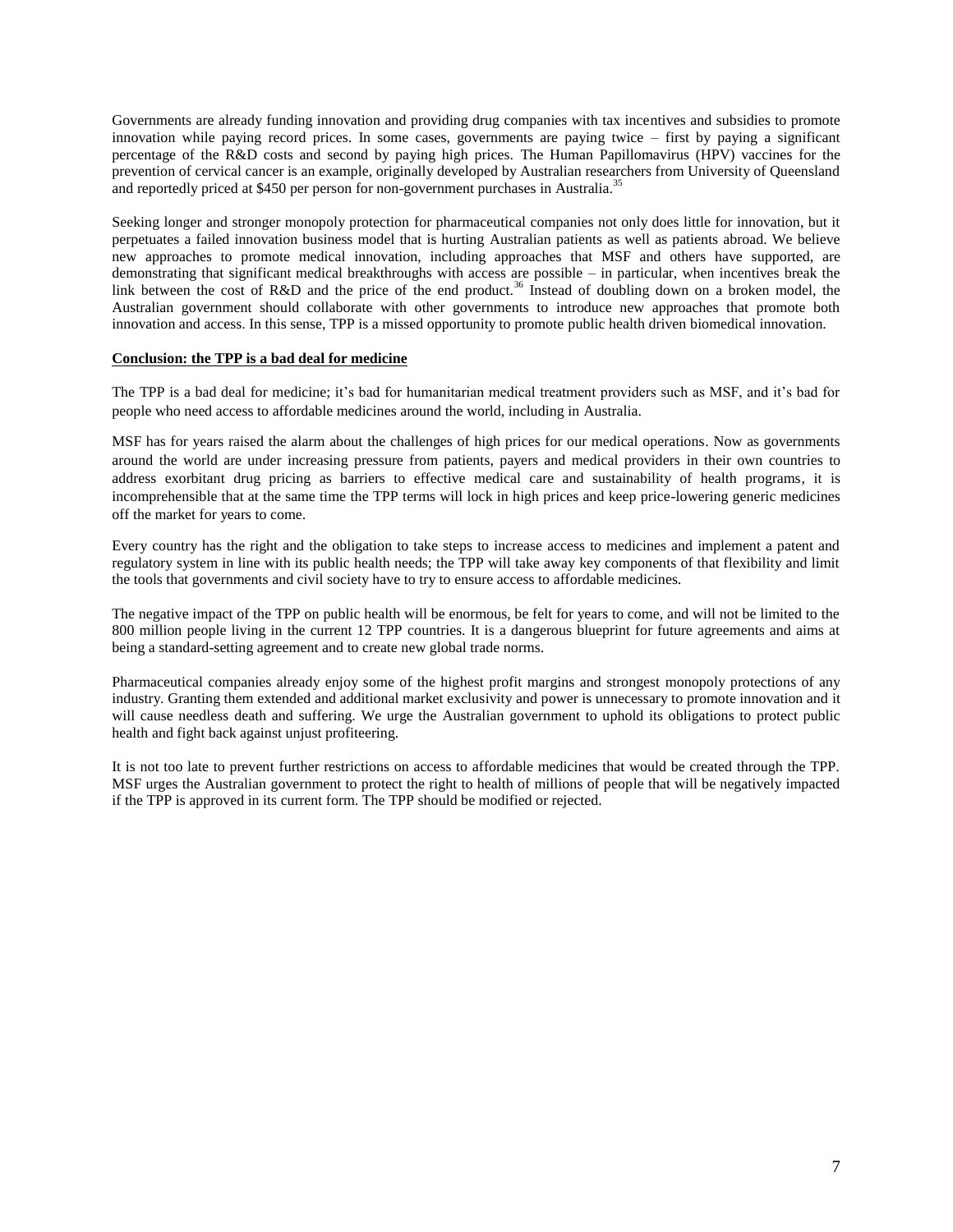| <b>TRIPS-Plus Provision</b>                                                                                                                                                                                                                                | <b>Description and Impact</b>                                                                                                                                                                                                                                                                                                                                                                                                                                                                                                                                                                                                                                                                                                                                                                                                                                                                                                           |
|------------------------------------------------------------------------------------------------------------------------------------------------------------------------------------------------------------------------------------------------------------|-----------------------------------------------------------------------------------------------------------------------------------------------------------------------------------------------------------------------------------------------------------------------------------------------------------------------------------------------------------------------------------------------------------------------------------------------------------------------------------------------------------------------------------------------------------------------------------------------------------------------------------------------------------------------------------------------------------------------------------------------------------------------------------------------------------------------------------------------------------------------------------------------------------------------------------------|
| Lowering the<br>standards for<br>$\mathbf{patternability} -$<br>creating new patent<br>monopolies for<br>existing medicines.                                                                                                                               | The TPP requires countries to grant secondary patents on modifications of existing<br>medicines for at least one of the following: new uses, methods of use or new<br>processes of a known product. This provision is designed to prevent countries from<br>using public health safeguards in their national patent laws and judicial decisions<br>that limit abusive patent evergreening. The effect will keep medicine prices high<br>by delaying the availability of price-lowering generics.                                                                                                                                                                                                                                                                                                                                                                                                                                        |
| <b>Creating data/market</b><br>exclusivity-<br>preventing drug<br>regulatory authority<br>(DRA) from approving<br>any generic or<br>biosimilar drug<br>formulation during the<br>period of exclusivity.                                                    | The TPP requires countries to protect clinical test data with a period of market<br>exclusivity for at least 5 years for small molecules and at least 3 years for<br>modifications on existing medicines, or 5 years for combinations, which facilitates<br>abusive data evergreening. Furthermore, the TPP contains, for the first time in a<br>US trade agreement, a data protection obligation for a class of products called<br>biologics, already expensive products which are used to treat and prevent cancer,<br>diabetes and many other conditions. The protection for biologics is for at least 8<br>years of market exclusivity or 5 years with other measures that provide a<br>comparable outcome. These data obligations grant a distinct monopoly protection<br>to medicines, even when patents no longer apply or exist, giving companies a new<br>way to keep prices high for longer and further delaying competition. |
| <b>Mandating patent</b><br>term extensions -<br>extending 20 year<br>patent terms.                                                                                                                                                                         | The TPP requires countries to create two mechanisms to extend patent terms. At<br>present, patents on drugs in most countries last for 20 years from the date of filing.<br>The extra years added to the patent are extra years in which the patent holder can<br>maintain a monopoly position and continue to charge artificially high prices for the<br>drug, free from competition.                                                                                                                                                                                                                                                                                                                                                                                                                                                                                                                                                  |
| <b>Requiring new forms</b><br>of intellectual<br>property enforcement<br>- granting customs<br>officials new powers to<br>detain trade of<br>medicines, requiring<br>mandatory injunctions<br>for alleged IP<br>infringements; raising<br>damages amounts. | The TPP contains a variety of obligations that increase the risk of unwarranted<br>interruptions and delays in the flow of legitimate trade in generic medicines, and<br>limits countries' judicial systems' capacity to balance commercial interests and<br>public health interests in intellectual property disputes. These provisions strip away<br>the ability of governments to define their own enforcement provisions as allowed<br>by international law.                                                                                                                                                                                                                                                                                                                                                                                                                                                                        |

# **Annex - Examples of new TPP intellectual property obligations that will keep medicines prices high**

MSF is also concerned about other provisions included in the TPP, including:

- Provisions in the "Transparency and Procedural Fairness Chapter" that could restrict the ability of governments to use reimbursement or price control systems to reduce healthcare costs.
- Provisions in the "Investment Chapter" that give pharmaceutical companies the right to sue governments for regulations and decisions that reduce their expected profits in private, supra-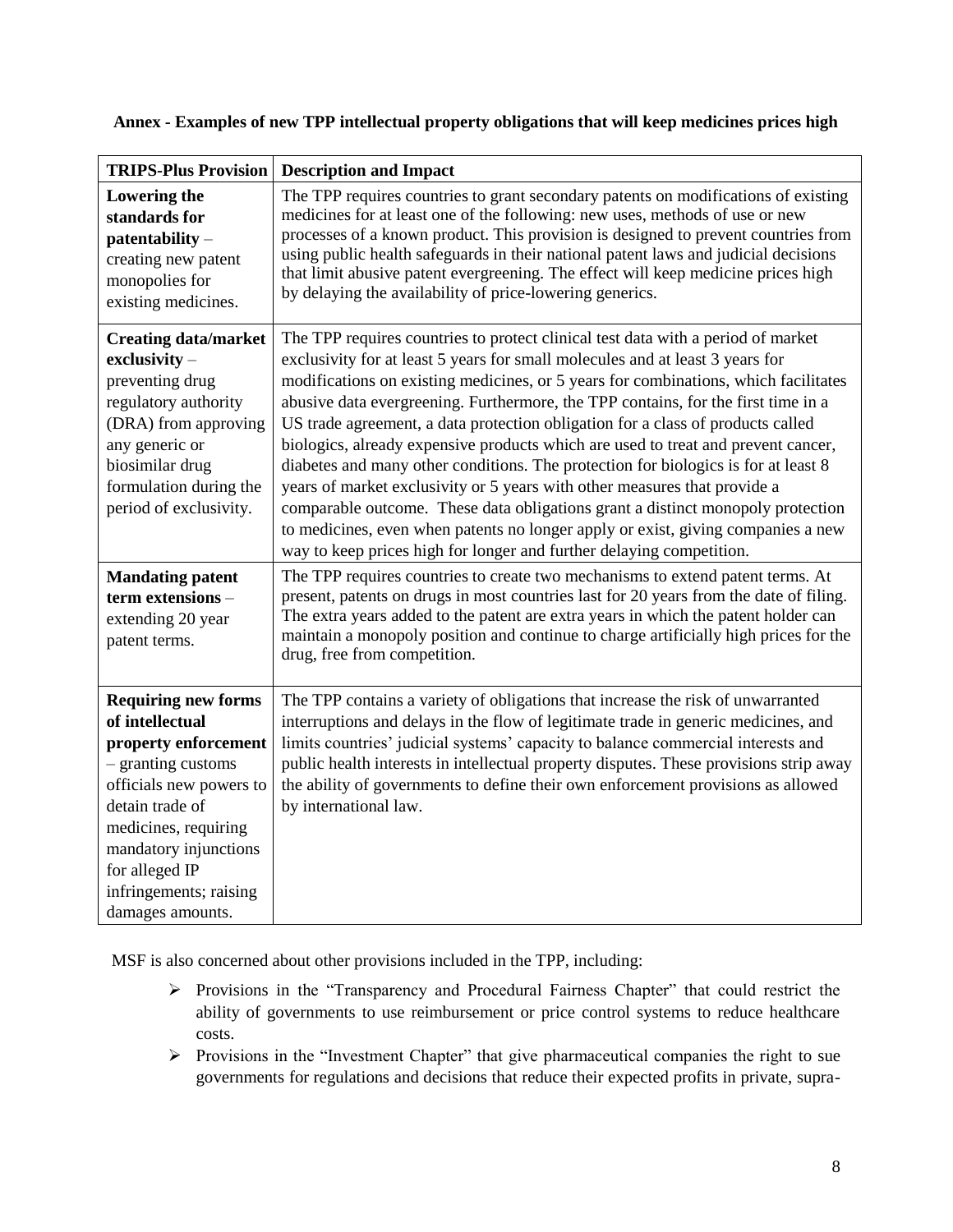national investor-state dispute settlement (ISDS) tribunals, the decisions of which can usually not be appealed.

 $\triangleright$  Provisions in the "Technical Barriers to Trade Chapter" that prohibit governments from requiring pharmaceutical companies' "sale or related financial data concerning the marketing of the product" as well as "pricing data" as part of approval for marketing determinations.

<sup>3</sup> UNAIDS. Fact sheet 2015. June 2015. Available from:

 $\overline{\phantom{a}}$ 

<sup>&</sup>lt;sup>1</sup> Médecins Sans Frontières. International Activity Report 2014. Available from[: http://www.msf.org/msf-international-activity](http://www.msf.org/msf-international-activity-report-2014)[report-2014](http://www.msf.org/msf-international-activity-report-2014)

<sup>&</sup>lt;sup>2</sup> Médecins Sans Frontières. Untangling the Web of Antiretroviral Price Reductions,  $17<sup>th</sup>$  edition. July 2014. Available from: [http://www.msfaccess.org/sites/default/files/MSF\\_UTW\\_17th\\_Edition\\_4\\_b.pdf](http://www.msfaccess.org/sites/default/files/MSF_UTW_17th_Edition_4_b.pdf)

<http://www.unaids.org/en/resources/campaigns/HowAIDSchangedeverything/factsheet>

<sup>&</sup>lt;sup>4</sup> UNITAID. HIV Medicines Technology and Market Landscape. March 2014. Available from:

<http://www.unitaid.eu/images/marketdynamics/publications/HIV-Meds-Landscape-March2014.pdf>

 $5$  Department of Foreign Affairs and Trade. Multilateral organisations: Health, education and environment funds. Available from: <http://dfat.gov.au/aid/who-we-work-with/multilateral-organisations/Pages/health-education-and-environment-funds.aspx>

 $6$  Médecins Sans Frontières. Untangling the Web of Antiretroviral Price Reductions,  $17<sup>th</sup>$  edition. July 2014. Available from: [http://www.msfaccess.org/sites/default/files/MSF\\_UTW\\_17th\\_Edition\\_4\\_b.pdf](http://www.msfaccess.org/sites/default/files/MSF_UTW_17th_Edition_4_b.pdf)

 $7$  World Health Organization. Hepatits C, factsheet no. 164 Updated July 2015. Available from: <http://www.who.int/mediacentre/factsheets/fs164/en>

 $8$  Department of Health. New Hepatitis C medicines – Factsheet for patients and consumers. December 2015. Available from: [https://www.health.gov.au/internet/ministers/publishing.nsf/Content/FAE2B65331456243CA257F20006D4C48/\\$File/Hepatitis%](https://www.health.gov.au/internet/ministers/publishing.nsf/Content/FAE2B65331456243CA257F20006D4C48/$File/Hepatitis%20C%20Factsheet%20for%20patients%20and%20consumers.pdf) [20C%20Factsheet%20for%20patients%20and%20consumers.pdf](https://www.health.gov.au/internet/ministers/publishing.nsf/Content/FAE2B65331456243CA257F20006D4C48/$File/Hepatitis%20C%20Factsheet%20for%20patients%20and%20consumers.pdf)

<sup>&</sup>lt;sup>9</sup> Ministry of Health. Turnbull government invests over \$1 billion to cure hep C. 22 Dec 2015. Available from: <https://www.health.gov.au/internet/ministers/publishing.nsf/Content/health-mediarel-yr2015-ley154.htm>

<sup>&</sup>lt;sup>10</sup> Van de Ven N, Fortunak J, Simmons B, Ford N, Cooke G, Khoo S, et al. Minimum Target Prices for Production of Direct-Acting Antivirals and Associated Diagnostics to Combat Hepatitis C Virus. Hepatology. 2015; 61(4): 1174-1182

<sup>&</sup>lt;sup>11</sup> For example, Pricing of Indian generic sofosbuvir (30th Jan, 2016[\) http://hepcasia.com/2016/02/16/pricing-of-indian-generic](http://hepcasia.com/2016/02/16/pricing-of-indian-generic-sofosbuvir-30th-jan2016/)[sofosbuvir-30th-jan2016/](http://hepcasia.com/2016/02/16/pricing-of-indian-generic-sofosbuvir-30th-jan2016/)

<sup>&</sup>lt;sup>12</sup> Médecins Sans Frontières. Strategies to Secure Access to Generic Hepatitis C Medicines. May 2015. Available from: <http://www.msfaccess.org/content/strategies-secure-access-generic-hepatitis-c-medicines>

 $13$  Gleeson D, Moir H, Lopert R. Costs to Australian taxpayers of pharmaceutical monopolies and proposals to extend them in the Trans Pacific Partnership Agreement. Medical Journal of Australia, 2015; 202(6): 306-308. Available from:

<https://www.mja.com.au/journal/2015/202/6/costs-australian-taxpayers-pharmaceutical-monopoliesand-proposals-extend-them> <sup>14</sup> Harris T, Nicol D, Gruen N. Pharmaceutical Patents Review Report. Commonwealth of Australia, Canberra 2013. Available from: [http://www.ipaustralia.gov.au/pdfs/2013-05-27\\_PPR\\_Final\\_Report.pdf](http://www.ipaustralia.gov.au/pdfs/2013-05-27_PPR_Final_Report.pdf)

<sup>&</sup>lt;sup>15</sup> Médecins Sans Frontières. Spotlight on Trans-Pacific Partnership Agreement. Updated January 2016. Available from: <http://www.msfaccess.org/tpp>

<sup>&</sup>lt;sup>16</sup> Chan, M. WHO Director-General asks think tanks to explore health challenges under the Sustainable Development Goals. 12 Nov 2015. Available from[: http://www.who.int/dg/speeches/2015/sustainable-development-goals/en/.](http://www.who.int/dg/speeches/2015/sustainable-development-goals/en/)

<sup>&</sup>lt;sup>17</sup> UNITAID Report. The Trans-Pacific Partnership Agreement: Implications for access to medicines and public health. 2014 March. Available from: [http://www.unitaid.eu/images/marketdynamics/publications/TPPA-Report\\_Final.pdf](http://www.unitaid.eu/images/marketdynamics/publications/TPPA-Report_Final.pdf)

<sup>&</sup>lt;sup>18</sup> Statement by H.E. Archbishop Silvano M. Tomasi, Apostolic Nuncio, Permanent Observer of the Holy See to the United Nations and Other International Organizations in Geneva at the 9th Session of the Ministerial Conference of the World Trade Organization, Bali, 3-6 December 2013. Available from[: http://keionline.org/sites/default/files/HolySeeMC9Bali2013.pdf](http://keionline.org/sites/default/files/HolySeeMC9Bali2013.pdf) <sup>19</sup> World Medical Association. WMA Council Resolution on Trade Agreements and Public Health. 2015

April. Available from: [http://www.wma.net/en/30publications/10policies/30council/cr\\_20/index.html](http://www.wma.net/en/30publications/10policies/30council/cr_20/index.html)

<sup>&</sup>lt;sup>20</sup> Reid J. The effects of TRIPS-plus IP provisions on access to affordable medicines. Infojustice.org 18 June 2015. Available from:  $\frac{http://infojustice.org/archives/34601}{http://infojustice.org/archives/34601}$ 

<sup>21</sup> IFARMA. Impact of the EU-Andean Trade Agreement on Access to Medicines in Peru. Health Action International Europe and IFARMA Foundation 2009. Available from[: http://haieurope.org/wp-content/uploads/2010/12/11-Nov-2009-Report-](http://haieurope.org/wp-content/uploads/2010/12/11-Nov-2009-Report-IFARMA-Impact-Study-on-EU-Andean-Trade-Agreement-in-Peru-EN.pdf)[IFARMA-Impact-Study-on-EU-Andean-Trade-Agreement-in-Peru-EN.pdf](http://haieurope.org/wp-content/uploads/2010/12/11-Nov-2009-Report-IFARMA-Impact-Study-on-EU-Andean-Trade-Agreement-in-Peru-EN.pdf)

 $^{22}$  Moir H, Tenni B, Gleeson D, Lopert R. Assessing the Impact of Alternative Patent Systems on the Cost of Health Care: The TPPA and HIV Treatment in Vietnam. Asia-Pacific Innovation Conference, University of Technology Sydney, 2014 November 27-29. Available from: <http://ssrn.com/abstract=2536254>

<sup>&</sup>lt;sup>23</sup> Harris, T., Nicol, D., Gruen, N. 2013 Pharmaceutical Patents Review Report, Canberra. Available from: [http://www.ipaustralia.gov.au/pdfs/2013-05-27\\_PPR\\_Final\\_Report.pdf](http://www.ipaustralia.gov.au/pdfs/2013-05-27_PPR_Final_Report.pdf)